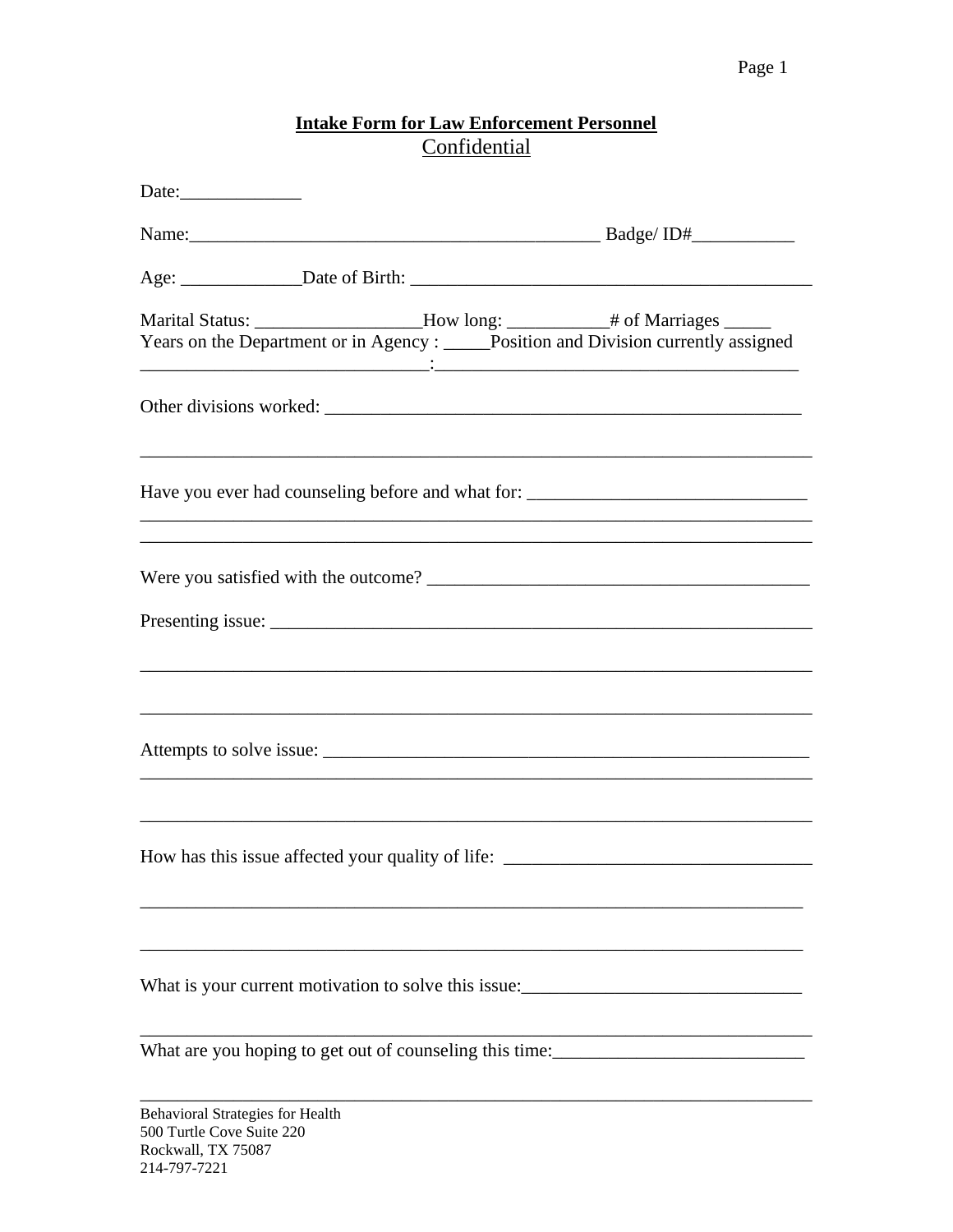| Do you drink alcohol ______________ How many drinks in a day/week/month: _______<br>Has your use of alcohol or drugs impacted the quality of your relationships?                                                                                                       |  |
|------------------------------------------------------------------------------------------------------------------------------------------------------------------------------------------------------------------------------------------------------------------------|--|
| ,我们也不会有什么。""我们的人,我们也不会有什么?""我们的人,我们也不会有什么?""我们的人,我们的人,我们也不会有什么?""我们的人,我们的人,我们的人,我<br>Do you exercise regularly and what do you do?                                                                                                                                     |  |
|                                                                                                                                                                                                                                                                        |  |
| Describe to me what you generally eat on most days: ____________________________                                                                                                                                                                                       |  |
| <b>Psychological History:</b> Have you ever been diagnosed with Depression, Anxiety,<br>PTSD, Bi-Polar Disorder or any other mental condition? Have you been hospitalized for<br>psychiatric condition, any suicide attempts, have you ever seen a therapist (when and |  |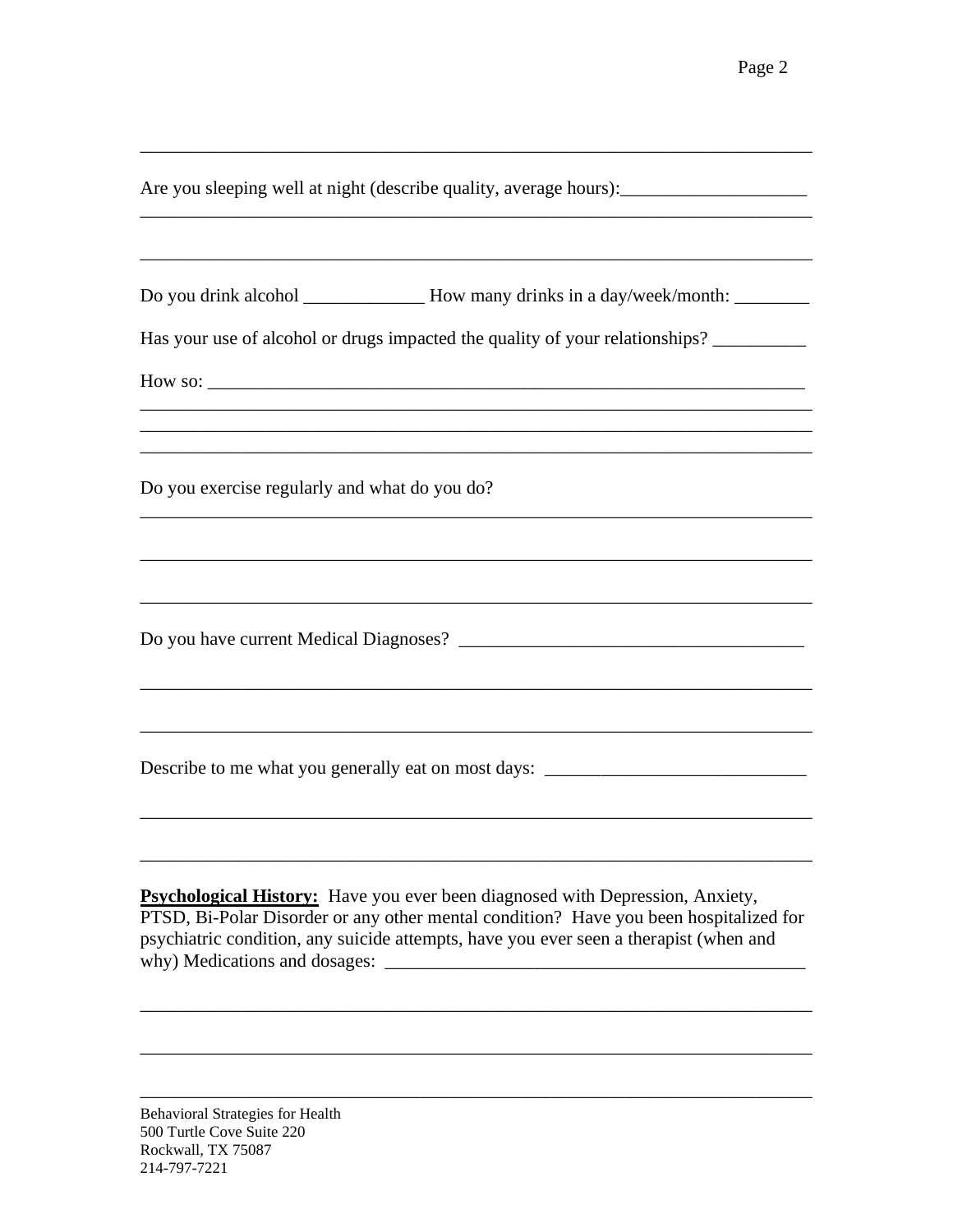Psychological, Neuro-psych or Learning Disorders family history ( Members of your family that may have Depression, Anxiety, Bi-Polar Disorder, Addictions, ADHD, Autism Spectrum Disorders, other learning disorders): \_\_\_\_\_\_\_\_\_\_\_\_\_\_\_\_\_\_\_\_\_\_\_\_\_\_

\_\_\_\_\_\_\_\_\_\_\_\_\_\_\_\_\_\_\_\_\_\_\_\_\_\_\_\_\_\_\_\_\_\_\_\_\_\_\_\_\_\_\_\_\_\_\_\_\_\_\_\_\_\_\_\_\_\_\_\_\_\_\_\_\_\_\_\_\_\_\_\_

\_\_\_\_\_\_\_\_\_\_\_\_\_\_\_\_\_\_\_\_\_\_\_\_\_\_\_\_\_\_\_\_\_\_\_\_\_\_\_\_\_\_\_\_\_\_\_\_\_\_\_\_\_\_\_\_\_\_\_\_\_\_\_\_\_\_\_\_\_\_\_\_

\_\_\_\_\_\_\_\_\_\_\_\_\_\_\_\_\_\_\_\_\_\_\_\_\_\_\_\_\_\_\_\_\_\_\_\_\_\_\_\_\_\_\_\_\_\_\_\_\_\_\_\_\_\_\_\_\_\_\_\_\_\_\_\_\_\_\_\_\_\_\_\_ \_\_\_\_\_\_\_\_\_\_\_\_\_\_\_\_\_\_\_\_\_\_\_\_\_\_\_\_\_\_\_\_\_\_\_\_\_\_\_\_\_\_\_\_\_\_\_\_\_\_\_\_\_\_\_\_\_\_\_\_\_\_\_\_\_\_\_\_\_\_\_\_ \_\_\_\_\_\_\_\_\_\_\_\_\_\_\_\_\_\_\_\_\_\_\_\_\_\_\_\_\_\_\_\_\_\_\_\_\_\_\_\_\_\_\_\_\_\_\_\_\_\_\_\_\_\_\_\_\_\_\_\_\_\_\_\_\_\_\_\_\_\_\_\_ \_\_\_\_\_\_\_\_\_\_\_\_\_\_\_\_\_\_\_\_\_\_\_\_\_\_\_\_\_\_\_\_\_\_\_\_\_\_\_\_\_\_\_\_\_\_\_\_\_\_\_\_\_\_\_\_\_\_\_\_\_\_\_\_\_\_\_\_\_\_\_\_

\_\_\_\_\_\_\_\_\_\_\_\_\_\_\_\_\_\_\_\_\_\_\_\_\_\_\_\_\_\_\_\_\_\_\_\_\_\_\_\_\_\_\_\_\_\_\_\_\_\_\_\_\_\_\_\_\_\_\_\_\_\_\_\_\_\_\_\_\_\_\_\_ \_\_\_\_\_\_\_\_\_\_\_\_\_\_\_\_\_\_\_\_\_\_\_\_\_\_\_\_\_\_\_\_\_\_\_\_\_\_\_\_\_\_\_\_\_\_\_\_\_\_\_\_\_\_\_\_\_\_\_\_\_\_\_\_\_\_\_\_\_\_\_\_

\_\_\_\_\_\_\_\_\_\_\_\_\_\_\_\_\_\_\_\_\_\_\_\_\_\_\_\_\_\_\_\_\_\_\_\_\_\_\_\_\_\_\_\_\_\_\_\_\_\_\_\_\_\_\_\_\_\_\_\_\_\_\_\_\_\_\_\_\_\_\_\_

\_\_\_\_\_\_\_\_\_\_\_\_\_\_\_\_\_\_\_\_\_\_\_\_\_\_\_\_\_\_\_\_\_\_\_\_\_\_\_\_\_\_\_\_\_\_\_\_\_\_\_\_\_\_\_\_\_\_\_\_\_\_\_\_\_\_\_\_\_\_\_\_

\_\_\_\_\_\_\_\_\_\_\_\_\_\_\_\_\_\_\_\_\_\_\_\_\_\_\_\_\_\_\_\_\_\_\_\_\_\_\_\_\_\_\_\_\_\_\_\_\_\_\_\_\_\_\_\_\_\_\_\_\_\_\_\_\_\_\_\_\_\_\_\_

\_\_\_\_\_\_\_\_\_\_\_\_\_\_\_\_\_\_\_\_\_\_\_\_\_\_\_\_\_\_\_\_\_\_\_\_\_\_\_\_\_\_\_\_\_\_\_\_\_\_\_\_\_\_\_\_\_\_\_\_\_\_\_\_\_\_\_\_\_\_\_\_

\_\_\_\_\_\_\_\_\_\_\_\_\_\_\_\_\_\_\_\_\_\_\_\_\_\_\_\_\_\_\_\_\_\_\_\_\_\_\_\_\_\_\_\_\_\_\_\_\_\_\_\_\_\_\_\_\_\_\_\_\_\_\_\_\_\_\_\_\_\_\_\_

\_\_\_\_\_\_\_\_\_\_\_\_\_\_\_\_\_\_\_\_\_\_\_\_\_\_\_\_\_\_\_\_\_\_\_\_\_\_\_\_\_\_\_\_\_\_\_\_\_\_\_\_\_\_\_\_\_\_\_\_\_\_\_\_\_\_\_\_\_\_\_\_

Do you think you are currently anxious, depressed or experience out of control anger, irritability and describe?

What usually triggers this emotion?

Describe childhood (born, reared, any traumas):

Any history of abuse (physical, sexual, emotional)\_\_\_\_\_\_\_\_\_\_\_\_\_\_\_\_\_\_\_\_\_\_\_\_\_\_\_\_\_\_

If yes, how do you think you managed psychologically? \_\_\_\_\_\_\_\_\_\_\_\_\_\_\_\_\_\_\_\_\_\_\_\_\_\_\_

Have you had any significant or traumatic (out of the ordinary) experiences in the capacity of your role in Law Enforcement or Military or as part of your official duties?

\_\_\_\_\_\_\_\_\_\_\_\_\_\_\_\_\_\_\_\_\_\_\_\_\_\_\_\_\_\_\_\_\_\_\_\_\_\_\_\_\_\_\_\_\_\_\_\_\_\_\_\_\_\_\_\_\_\_\_\_\_\_\_\_\_\_\_\_\_\_\_\_

\_\_\_\_\_\_\_\_\_\_\_\_\_\_\_\_\_\_\_\_\_\_\_\_\_\_\_\_\_\_\_\_\_\_\_\_\_\_\_\_\_\_\_\_\_\_\_\_\_\_\_\_\_\_\_\_\_\_\_\_\_\_\_\_\_\_\_\_\_\_\_\_

\_\_\_\_\_\_\_\_\_\_\_\_\_\_\_\_\_\_\_\_\_\_\_\_\_\_\_\_\_\_\_\_\_\_\_\_\_\_\_\_\_\_\_\_\_\_\_\_\_\_\_\_\_\_\_\_\_\_\_\_\_\_\_\_\_\_\_\_\_\_\_

Behavioral Strategies for Health 500 Turtle Cove Suite 220 Rockwall, TX 75087 214-797-7221 Children, ages, any special needs or treatment history: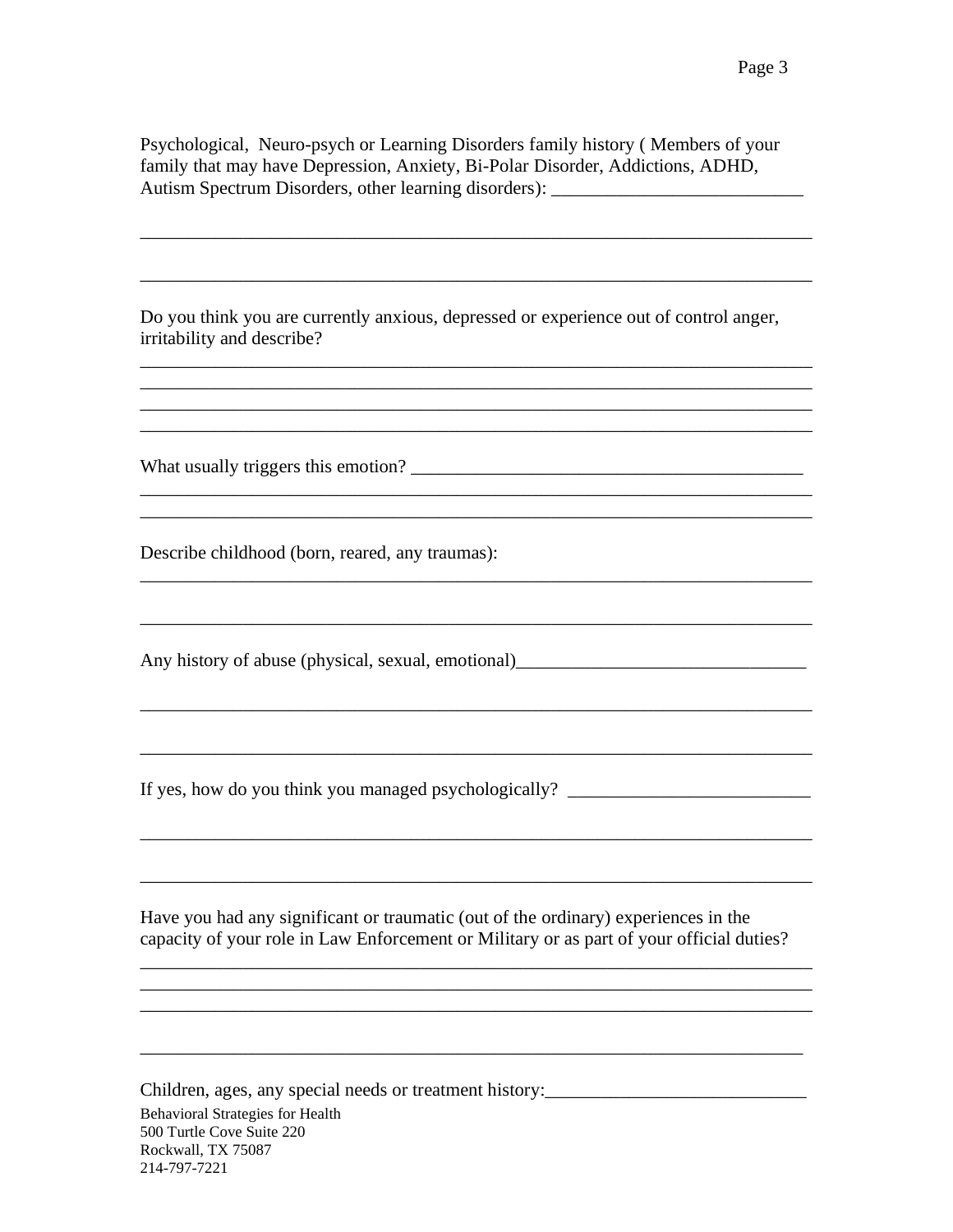Describe your current emotional support system: \_\_\_\_\_\_\_\_\_\_\_\_\_\_\_\_\_\_\_\_\_\_\_\_\_\_\_\_\_\_\_\_

Describe occupation or job satisfaction or any current significant stressors?

What do you like to do in your free time? What hobbies or interests do you have?

Any current or past IAD investigations, legal issues, arrests, lawsuits:

What is your most common coping strategy, both negative and positive? \_\_\_\_\_\_\_\_\_\_\_

Do you currently feel hopeful?

(Do not write below this line, for therapist notes)

**Behavioral Strategies for Health** 500 Turtle Cove Suite 220 Rockwall, TX 75087 214-797-7221